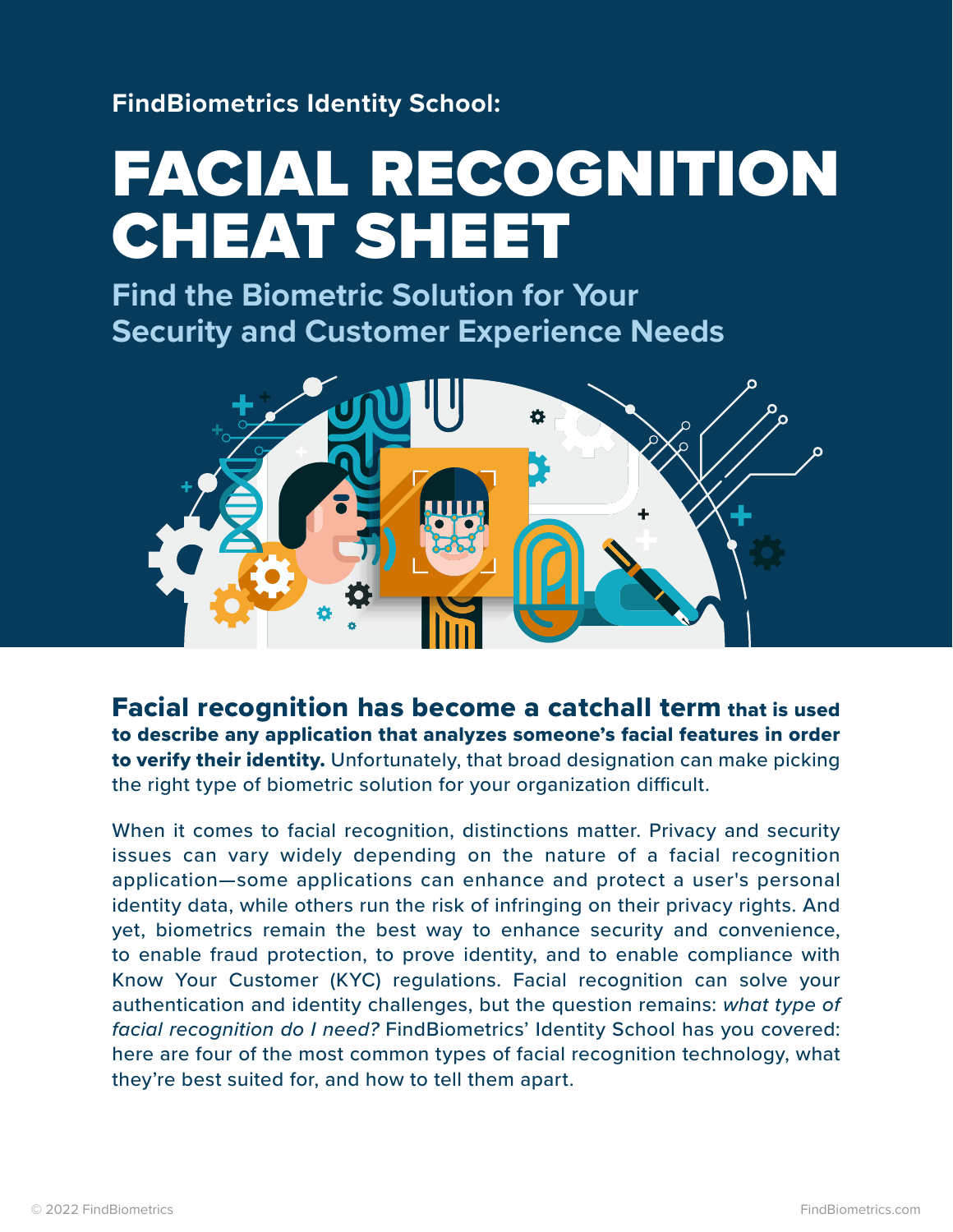#### Smartphone Authentication

What it's for: Password replacement, strong authentication, convenience

**What it is:** Facial recognition is versatile and can be deployed as software on any device with a digital camera, and it is so convenient for end users that it ships prepackaged in many flagship smartphones. In practice these systems allow you to use a built-in camera or a special infrared sensor to unlock a phone, tablet, or other consumer mobile device with your face, or to replace passwords on apps This is perhaps the most common form of facial recognition, and the one that you are most likely to encounter on a daily basis when unlocking your smartphone, logging into your banking app, or authenticating on your password manager.

How it works: The most common phone unlock systems are entirely self-contained. The biometric template is stored on a secure element on the phone itself, and is never sent to the cloud or stored on an external database. In that regard, the template functions much like a PIN, since the phone is simply matching a new image to that existing template each time a registered owner unlocks the device. This on-device matching is the underlying facial recognition technology for most consumer sparthone applications, including mobile wallet payments and biometric app login.

**Don't forget:** Smartphone biometrics do not require a user to verify their identity during the setup process. This means that while they enable high levels of convenience and personal security, they have no attachment to your personal information. A person who can unlock a smartphone with biometrics is only asserting that they are the person who enrolled their biometric in the first place, they are not verifying their identity. **If you want to provide a high level of convenience and security to your users, this type of facial recognition is for you.** But if you need more identity assurance you will need...

### Mobile Identity Verification

**What it's for:** Opening accounts, complying with KYC regulations, deduplicating accounts, creating a trusted digital identity

What it is: Commonly referred to as remote enrollment or digital onboarding technologies, identity verification solutions are similar to device unlock systems insofar as they take advantage of a smartphone's built-in cameras. However, they differ in the sense that they require an exchange of information, generally requiring the user to upload multiple images to a third party. Identity verification technologies typically appear in mobile apps, and are increasingly being used for financial applications like opening a bank account online.

**How it works:** The process begins with enrollment, where a facial recognition system will match a selfie of the user to the image on a photo ID to verify their identity. The technology allows for biometric identity verification in cases in which an organization does not yet have a record for an individual.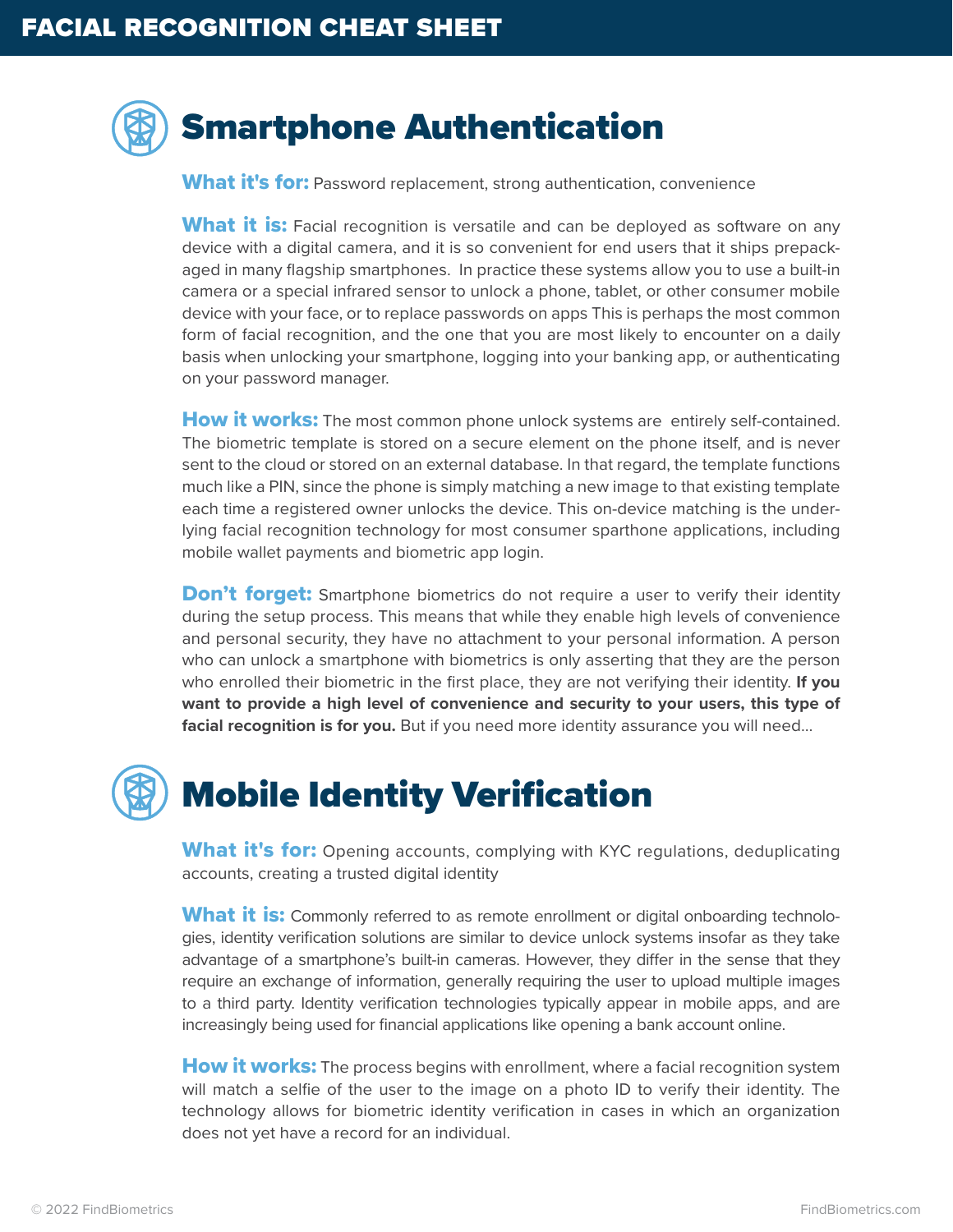It also allows an organization to collect a template that can be used for subsequent authentication. The next time the user wants to log into their account, the system will match a new image of the user to that original template, building on the foundation of trust gained from the identity document match during the onboarding process. In some cases, the app asking for proof-of-identity may store the template on a remote server. In others, the match may be carried out locally on the phone.

Regardless of the setup, identity verification and any subsequent authentication thereafter relies on a one-to-one match, checking to see whether or not the person logging in is authorized to access a given account. In doing so, the system can replace a password with a biometric identifier that cannot be guessed or cracked by a cybercriminal, while also proving to another party (a bank, the government, or a service provider) that you are who you say you are.

**Don't forget:** Identity verification systems do not cross-reference images to match faces and names in a larger database. They instead perform a discrete match at a time and place of the user's choosing, with a device that remains in its owner's possession. **An identity verification solution is the best way for a user to prove they are who they claim to be, and for you to trust that claim.**

# Authentication at Work

What it's for: Opening doors and turnstiles for authorized users, unlocking on-premises workstations, automating tracking time and attendance tracking

What it is: Many businesses are now using facial recognition for access control, scanning the faces of employees and other individuals when they try to enter a building; and for time and attendance tracking, enabling staff to punch in and clock out efficiently without having to touch shared surfaces. These systems are similar to online authentication systems, since they ask users to register their biometric credentials in advance, before presenting their faces at a point of entry to confirm who they are. The difference is that the end users are no longer in control of the authentication hardware, or in possession of their biometric templates.

How it works: Businesses install cameras and facial recognition software, integrated into their access control or time and attendance system. After enrolling their biometrics in the system, workers can approach a door or turnstyle equipped with a camera, sit at their workstation, or present their face to a time clock, to have their face scanned. A match of their face to the template in the biometric database will grant them access or clock them in/out. The hardware, software, and the biometric templates all remain in the possession of the organizations that set up and run the entire system, providing the end user with a seamless experience.

These systems are performing authentication procedures, matching a consenting individual to pre-enrolled biometric templates at a specific place and time. The cameras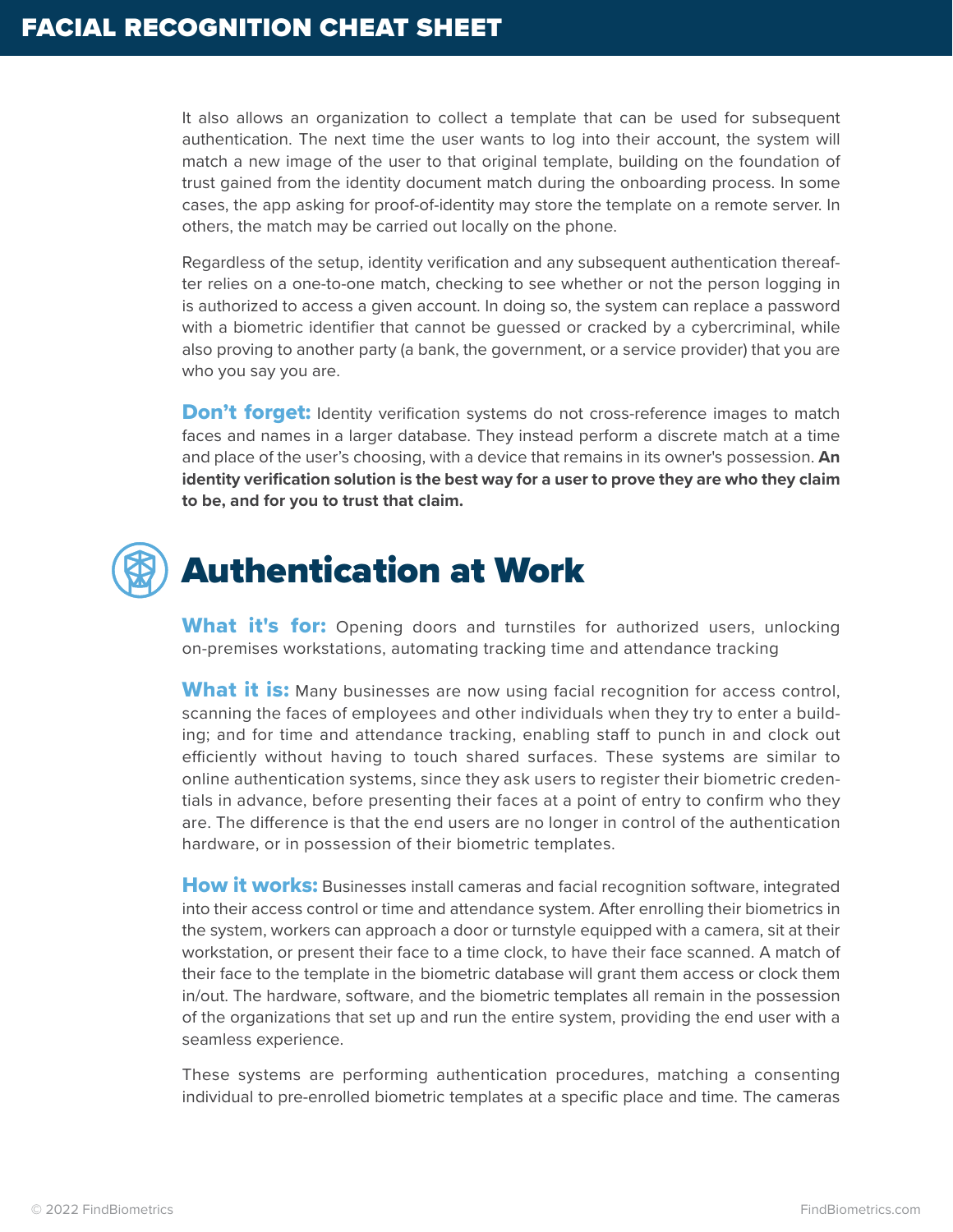themselves can be deployed in a wide range of devices, from kiosks to tablets to security cameras, and do not force employees to carry around a physical badge while at work.

**Don't forget:** This type of contactless facial recognition can be used for authentication purposes beyond the workplace, though the actual experience and technology will be similar regardless of the intended application. For example, retailers are now deploying facial recognition at checkout counters to enable face-based payments and loyalty rewards for shoppers. **Whenever you are collecting or storing biometric data, you are subject to privacy regulations—save yourself from a lawsuit by learning about [biometrics privacy best practices](https://findbiometrics.com/identity-school-biometrics-privacy-checklist-504041/).**

## Identification via Biometric Surveillance

**What it's for:** Law enforcement, video-based security, border control, military applications

**What it is:** Biometric surveillance is the facial recognition most concerning to privacy advocates. Modern surveillance systems can apply facial recognition software to video feeds in real time, giving operators the ability to identify and track people as long as they are in view of a connected camera. These systems run continuously (instead of limiting scans to one point in time), and do not require any active participation from the people being monitored. As a result, those people will often not know that they are being watched, or that biometric matching is taking place. In security and law enforcement scenarios in which a user may not want to be identified, this type of facial recognition can be used to match against watch lists of known offenders.

**How it works:** The scope of a surveillance system can vary, depending on the organization and use case. The common element between biometric surveillance systems is their passive identification of subjects. A person who enters the range of a biometric surveillance system will have their face scanned and compared to templates in a database. Private businesses can use a relatively contained system to protect a facility like a warehouse or a factory, where facial recognition will alert security to the presence of any unfamiliar individuals. Public-facing establishments like casinos often use the tech to spot people like known cheats or problem gamblers on a maintained watchlist.

There is virtually no limit on the scale of a surveillance system if the government gets involved. Law enforcement departments have installed tens and even hundreds of thousands of cameras in some of the biggest cities all over the world. Such a system allows the government to potentially track and find almost any citizen in real-time, no matter where they happen to be. In many cases, the government can use driver's licenses and other documents to generate a positive match.

**Don't forget:** The scale, use case, and privacy protections vary on a situational basis when it comes to face-based surveillance. In certain jurisdictions, a private sector deployment of this kind is at high risk of running afoul of privacy regulations, while in others it